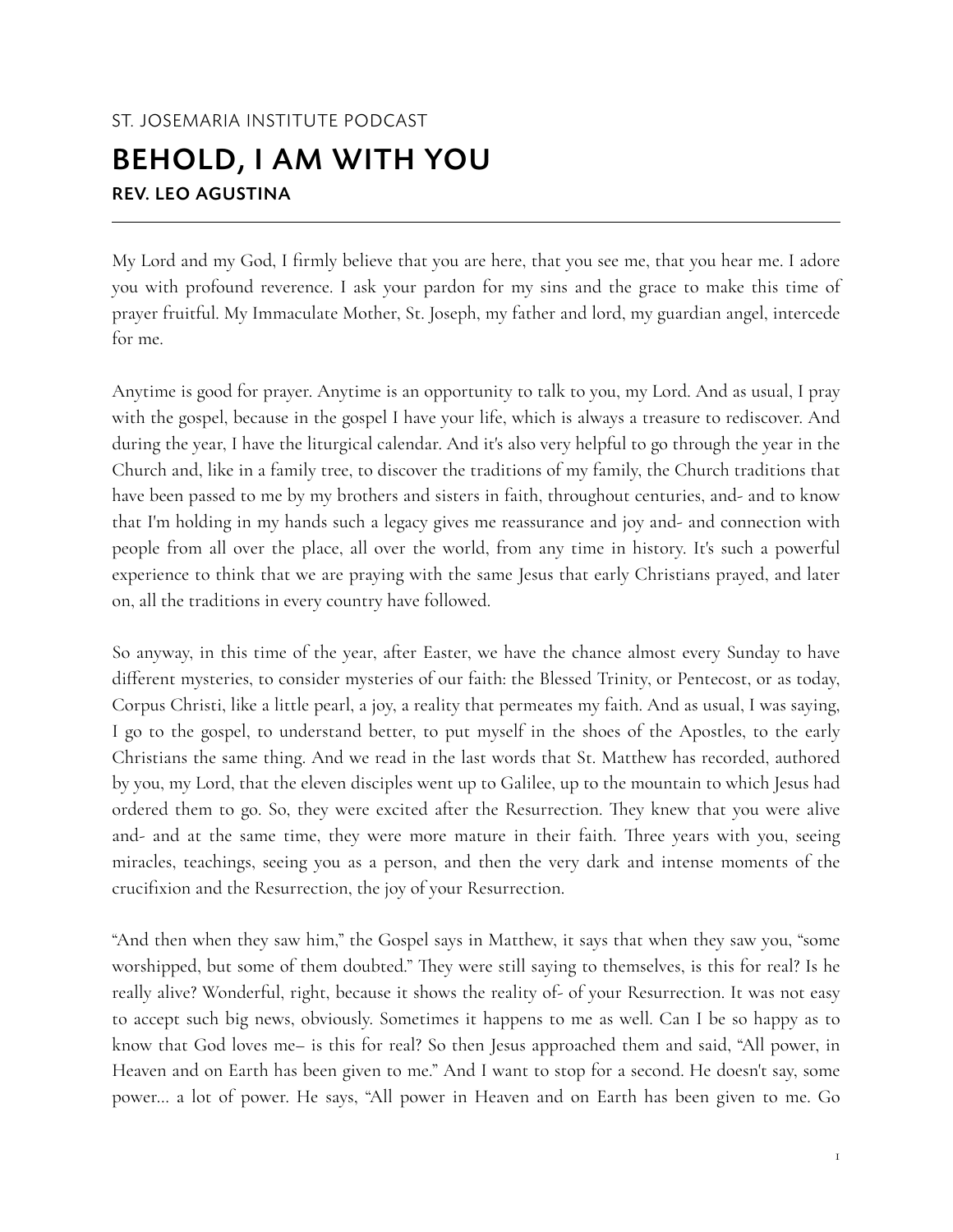therefore, and make disciples of all nations." I have overcome death. I have a tremendous goodness to tell you that I want you to help me to bring to all nations, this joy of my Resurrection. "Go– go, therefore, and make disciples of all nations, baptizing them, talking to them about the Father, the Son, and the Holy Spirit, teaching them to observe all that I have commanded you."

And it- just pause for a second again, all the miracles, but also the teachings, go to their countries, go to neighbors, to friends, to coworkers, and explain to them the beauty of the Trinity. Explain to them the beauty of the parable of the Prodigal Son. Explain to them how my Father in Heaven is preparing like a wedding feast. Explain to them what you have seen– how he washed your feet, or my conversations- or when we pray together at the sea, explained to them everything, the bathing of the fish, all the great moments that we had together. Eleven Apostles on top of a mountain with some women, the Blessed Virgin Mary, Mary Magdalene, most likely, maybe fifteen people, twenty, if you want. And then at the end, Our Lord, the last words, the very last words of Jesus Christ in this world, "And behold, I am with you all the ways, until the end of the age." I am with you, I am with you, until the end of time. Behold, I'm sending you, we will change the world. You have in your hands the future of mankind. And the good news is that I am with you always. Thank you, my Lord, for being with me, for being with us.

I think it's very fitting that today on Corpus Christi, we meditate, we ponder on these last words: "Behold, I am with you always." There is nothing you should fear. I will accompany you in this adventure, in this revolution of love that is Christianity. We don't know exactly what happened that morning after that, but you can picture the Apostles going back home and maybe grabbing a map or- or I don't know, a compass or whatever and saying, Where do you want to go? And it is wonderful to think that throughout history, we are linked to one of those eleven, or maybe to one of the women. So you, wherever you are right now, maybe you're driving, maybe you're in the living room or walking or running, or maybe you're in a chapel, you and I have a straight link with one of those eleven or fifteen people that were there that morning on that mountain.

And I will love when I go to Heaven, I will do it for sure– who brought me the faith that I have in Jesus Christ? Of course, my parents, and then my grandparents and then you go down the line throughout the centuries, and at the end, it was James, or maybe John, or maybe Mary Magdalene that the following morning went to talk to a neighbor, and in the marketplace or to a relative at a party and they grab their faith and they say wow, this is interesting. Let me- tell me more. And they got baptized, and it transmitted what they have received to the next generation. And someday, somehow, the Holy Spirit guided someone to talk to you, to bring you that faith that has a connection with the first Apostles and with Jesus Christ.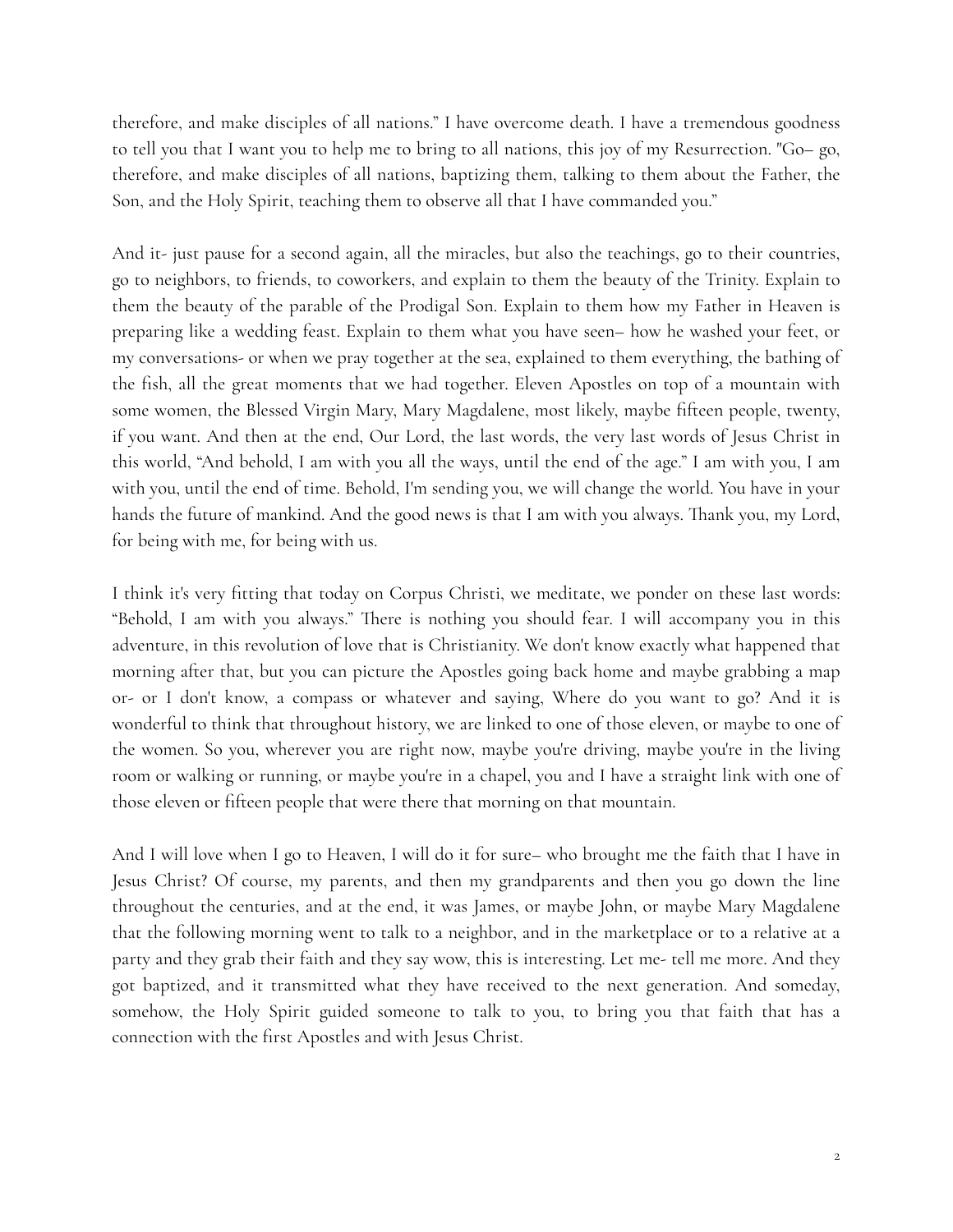And the question is how? How did they do it, my Lord? They were eleven. They were not very influential, they were not rich. They weren't powerful. They did it because they believed in these last words, "Behold, I am with you." Behold, I'm staying here hidden in the Eucharist, in a way that is not easy to understand or to believe or to see the consequences of my actions but those actions or those graces are for real. I am with you in the Eucharist. And you have- you have been here for two- for more than 2,000 years, accompanying every mom, every dad, every friend, every neighbor, through your beautiful hidden presence in the Eucharist. And the other thing that I want to consider today, my Lord, is that I want to continue this tradition. I want to pass on this legacy, this treasure to the next generation. And for that to happen, I want to be very devout to the Eucharist, obviously.

St. Josemaria, the founder of Opus Dei, commenting on this idea of Jesus leaving this world and at the same time staying, St. Josemaria says something really remarkable, beautiful. I'm reading now a quote by St. Josemaria in his book, *Christ is Passing By*, he says, "Like the apostles, we remain partly perplexed and partly saddened at his departure. It is not easy, in fact, to get accustomed to the physical absence of Jesus. He has gone to Heaven and at the same time he gives himself to us as a nourishment. Still, we miss his human speech, his way of acting, of looking, of smiling, of doing good. We would like to go back and regard him closely again. As he sits down at the edge of the well, tired from his journey, as he weeps for Lazarus, when he died, as he prays for a long time at night, as he feels pity for the crowd."

And it is so true, it is not easy to- to get accustomed, it is important, I would say, to your physical absence. Jesus, in a way, I'm envious of the Apostles. They saw you, and it will be just so wonderful to make eye contact with you, to see– can you imagine Jesus Christ asking you something, likeyou're walking or- or you receive a phone call, and then Jesus calling you, Hey, how are you doing today? And then the voice of God? It was so awesome. Or just to sit down at a table and just looking at me, how's your day? And then looking at you and say, Oh, my gosh, like the Second Person of the Blessed Trinity is- is right now looking at me. So, we missed that part, obviously. And you're human speech, you're- Jesus laughing. Can you imagine Jesus laughing or making a joke to you or to someone else and then Jesus laughing. Or Jesus crying at a funeral, or when you know Jesus Christ? crying when he sees, I don't know, pornography in the world, and Jesus crying- or when he sees someone dying, or Our Lord moved with pity.

So, any aspect of the humanity of Jesus Christ is a treasure. And at the same time, knowing that you are not here now with your human body is a gift in a way because I can grow in my faith. It's a gift that helps me to develop my friendship with you at a deeper level. You planned the Eucharist, Someday, in your prayer, in your relationship with the Father and the Holy Spirit, the three of you, my Lord, decided something spectacular beyond telling to stay here. And then, among the possibilities you had, you chose the best one. God always chooses the best because he can do that.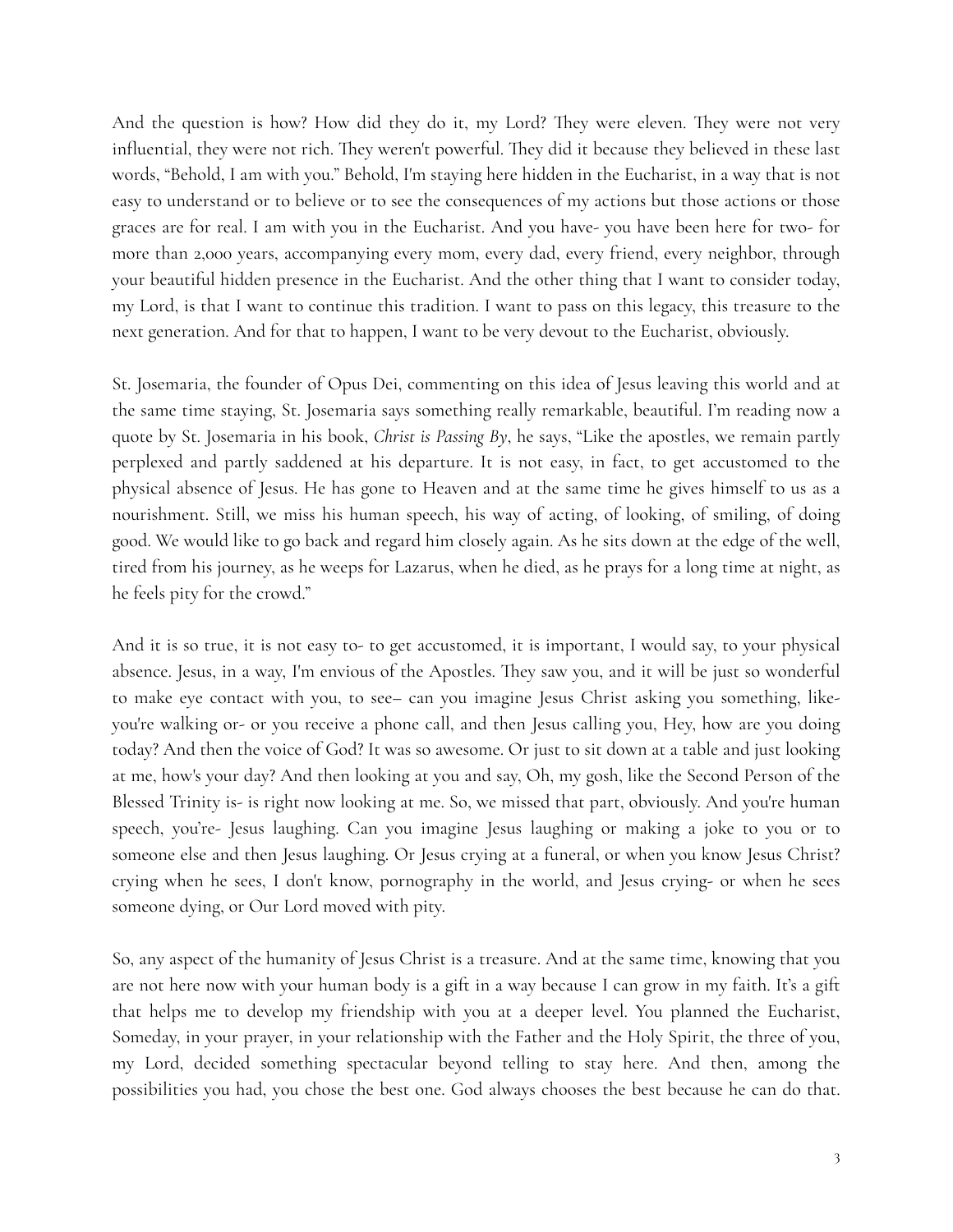So, in their wisdom, in their eternal kind of seeing everything, the three of them decided, you know what, the best way to help them, to help humans after the Incarnation, after the crucifixion and Resurrection, is going to be being hidden in bread, transforming bread into my body, allowing myself to enter inside them will be the best way to help them and you did it. And my Lord, in the Eucharist, I have you. In the Eucharist, I can hear you. I am with you always until the end of the the world. So, thank you so much! I want to be very grateful for- for this treasure that I have.

I was reading recently some writings by Pope Benedict. He's- Pope Benedict is so sharp, he's simple, easy to understand. And he said a copy of the sentence because it's very- again, very simple, but so reassuring. He says, "Jesus himself is what we call Heaven." I want to say it again: "Jesus himself is what we call Heaven." That's it. That's what we need. Heaven isn't a place- it's not just- it's- Jesus himself, it's more than a place. It is you and, good news, it is that- you are present in the Eucharist. And I can adore you, talk to you, and you can come to me. And there is nothing I can fear, should fear, is just- is- it's beyond telling. It is disarming to kneel down in front of you. It gives me so much peace. And that's how Catholics have transformed the world in history, being close to you in the Eucharist.

The other day, I had the chance to go to hospital, to ICU, to visit someone struggling for years with cancer. A mom was there– she's still there, you can pray for her. And then the dad asked me to go for anointing her just in case something will happen. So, I entered the room with the dad, with the husband, and the kids were in there. But when we saw her lying on the bed, intubated, a little groggy because of the drugs, right, and- and then when the husband introduced me–she knew me already–but anyway, Fr. Leo is here, and then she opened the eyes peacefully and then grabbed my hand and then with her hand grabbed her husband's hand. And then we talked for a while and then I gave the anointing. The three of- the three of us are- were crying because it was a powerful moment, but it was beautiful.

From the very beginning, entering into that room, there was something beautiful, peaceful, serene. And I wondered, how do you do this? It's the Eucharist. Jesus Christ is transforming lives. And then, anything that happened in our lives filtered through the Eucharist is meaningful. It's still painful, many times. Or it could be dark or difficult to accept, but has some beauty because Our Lord doesn't abandon anybody. Actually, it was funny because leaving the hospital that same day, we were walking with the husband, getting to the entrance of the parking lot, he was accompanying me, and in front of us, it was a narrow kind of hall. And there was this couple, I don't know how old, maybe 90s, and they were walking very slowly, and- and they were blocking a little bit. So, they were creating a little bit of a line behind them. And, I didn't want to say anything like go to the side or whatever, because it was wonderful, they were holding hands. I don't know how many years have they been married, but a lot, I guess. And they were holding hands, walking very slow-motion, and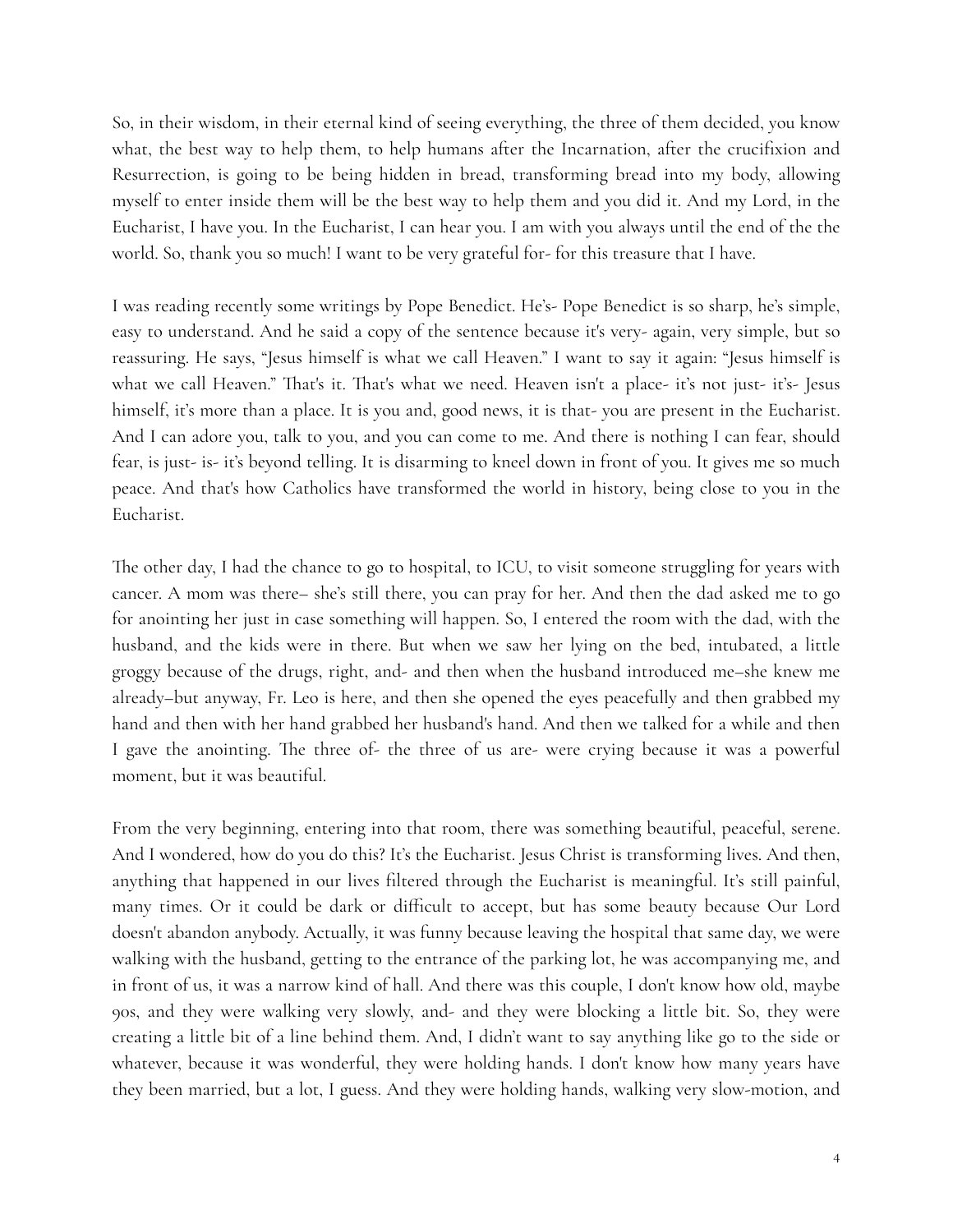we were behind them. At the beginning, we were talking, but then we started looking at them like, this is so remarkable. It's so easy to hold hands when you're dating someone, first weeks or whatever, first night. But after fifty years, to still hold hands, to love each other– that's something different. And I don't know if they were Catholics, but I'm sure they were at least Christian because whenwhen we see dignity, when we see respect, beauty, there's a connection with God, there's a connection with the Eucharist. That's what it is, and it's a fountain, eternally giving us clear water, eternally inspiring us, eternally renewing us.

So, my Lord, I want to discover- to re-discover the treasure of the Eucharist. I want to be sent like the Apostles to all the corners of the world, to the last corner, to the most abandoned person, to the most far away person from you and to tell him or tell her, God loves you. You are not alone. You have dignity. Recover your- your hope. There is something wonderful inside you, available for you. And if I know that it's not because I'm better. It's because you, in your wisdom, that I don't understand, you gave me- you gave it to me, the possibility of knowing you right now and when I'm younger- when I was young, but many people are waiting for that. And I want to- I don't know how, but I want to share with them this Good News.

Right now we can pray for all the people in the world that don't know you. I'm not better than them. I was just given the grace of knowing the Eucharist, Holy Spirit and Holy Mary, and the truths of our faith. I was given that, I'm not better, but I have a treasure. And I wish that, right now, Jesus, through your Holy Spirit, through the Father, through yourself, you would reach out to every single heart in this world and I want you to help- I want to help you to knock on those doors and say, come here, there's light, there's strength.

Pope Benedict continues: "Human life is a journey. Life is like a voyage on the sea of history, often dark and stormy. A voyage in which we watch for the stars that indicate the route is not easy." You get in darkness, sometimes, wind waves. So, we need to start, we need guidance. The true stars of our life are the people who have lived good lives. They inspire me. Good people- people in hospitals, in the streets, friends, moms, dads, neighbors. They're lights of hope, they shine. And they tell me without words, many times just with their presence, with their joy, with the serenity, they tell me, life is meaningful. Life can be wonderful if you are generous, if you forgive. They are telling me that. "Certainly," continuous the Pope, "Jesus Christ is the true light, the sun that has risen above all the shadows of history." There's one light that make- makes other lights possible. It's Jesus Christ- you are the light of the world. "But," says the Pope, "to reach him, we also need lights close by, people who shine with his light. And so guide us along our way." That is so interesting in our Christian faith, in our Catholic faith, to know that there's this combination between God and his providence, using secondary causes, to bring the benefits of salvation. That is so God, so Christian, so Jesus, to say, okay, I don't want to do it by myself. I have the power, all power in Heaven and on Earth has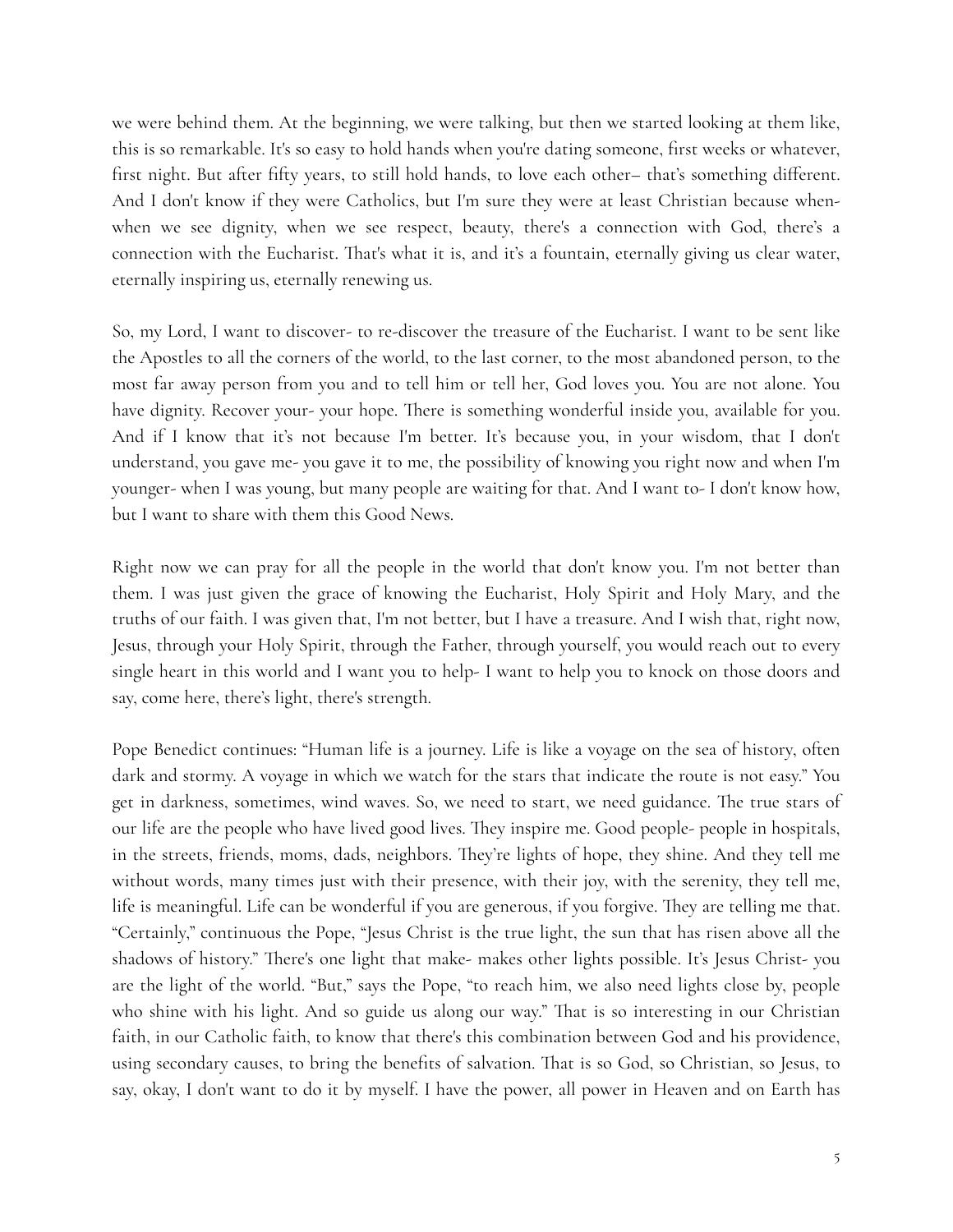been given to me, but I don't want to use it by myself, so go and help me. Let's do it together, that's a promise. And that's the gift of Jesus Christ, that he wants not only to save us but to help us saving people.

And today, thinking about the Eucharist, thinking about why- what we have in our hands, the real Jesus, Heaven, Jesus himself, it's what we call Heaven. I want to be light for the world. Again, not because it's my life, it's because I'm reflecting you. I'm just the last rag of this world. I'm like- like the moon, with all my respect, an ugly stone, no water, no nothing, no vegetation, but it's so beautiful at night when it reflects the sun. It is so awesome to see, you know, full moon, or half moon in the middle of the night, is so wonderful. It's just a stone there, but it's reflecting the sun. The same with me, I want to reflect you in my life, in order to help people to have hope, to rediscover how meaningful their lives can be. And the Eucharist will give me this daily nourishment, daily encounter with you.

I don't know if it's true, and, "I don't care", with all my respects, but there is a story that someone told me about a woman, I think she's from Colombia, that had a car accident or something like that. And then she was dying, and apparently she was falling to help, according to herself. And then halfway through this falling, the Blessed Virgin Mary appeared to her and grabbed her by her hand, and lifted her up, so to speak, and then told her you were dying in this car accident but there was another driver passing by when he saw you, the whole mess with the car, and he prayed a Hail Mary, for you. So, that Hail Mary gave you a kind of a second chance to go back and take advantage of this experience, to talk about what you have gone through, and- and tell the world how beautiful it is that we saved each other or that we help each other in sort of- in praying for- for other human beings. And then the person came back and she stuck in all of this.

Again, "I don't care" if this is true or not because it doesn't change my faith. Or, my- I don't need that, the Gospel is enough for me. But- but still, I'm sure that things like this happen all the time, that Our Lord is moved by you praying for others. Of course, he does all the job for us, so to speak, but at the same time, he wants us to really be protagonists. And the best way to pray, the shortcut for anything is- is the Eucharist because we have Jesus. It's not that we are talking to him or we areit's him coming to me. I can be so close to God, I have Heaven in my hands. I want to bring all the souls, I want to enlarge my heart.

When I go to Mass, even many times I get distracted, or even thinking about my job, but I have you and I say, all the souls in the world that don't know you. All the sinners in history, myself, all the sinners in purgatory, people that have- are having a hard time in their marriages. with their jobs, whatever– I want to pray for them. And then in our hearts we will receive people that we don't know and your heart will be a shelter for many people, maybe millions of people, if you want to,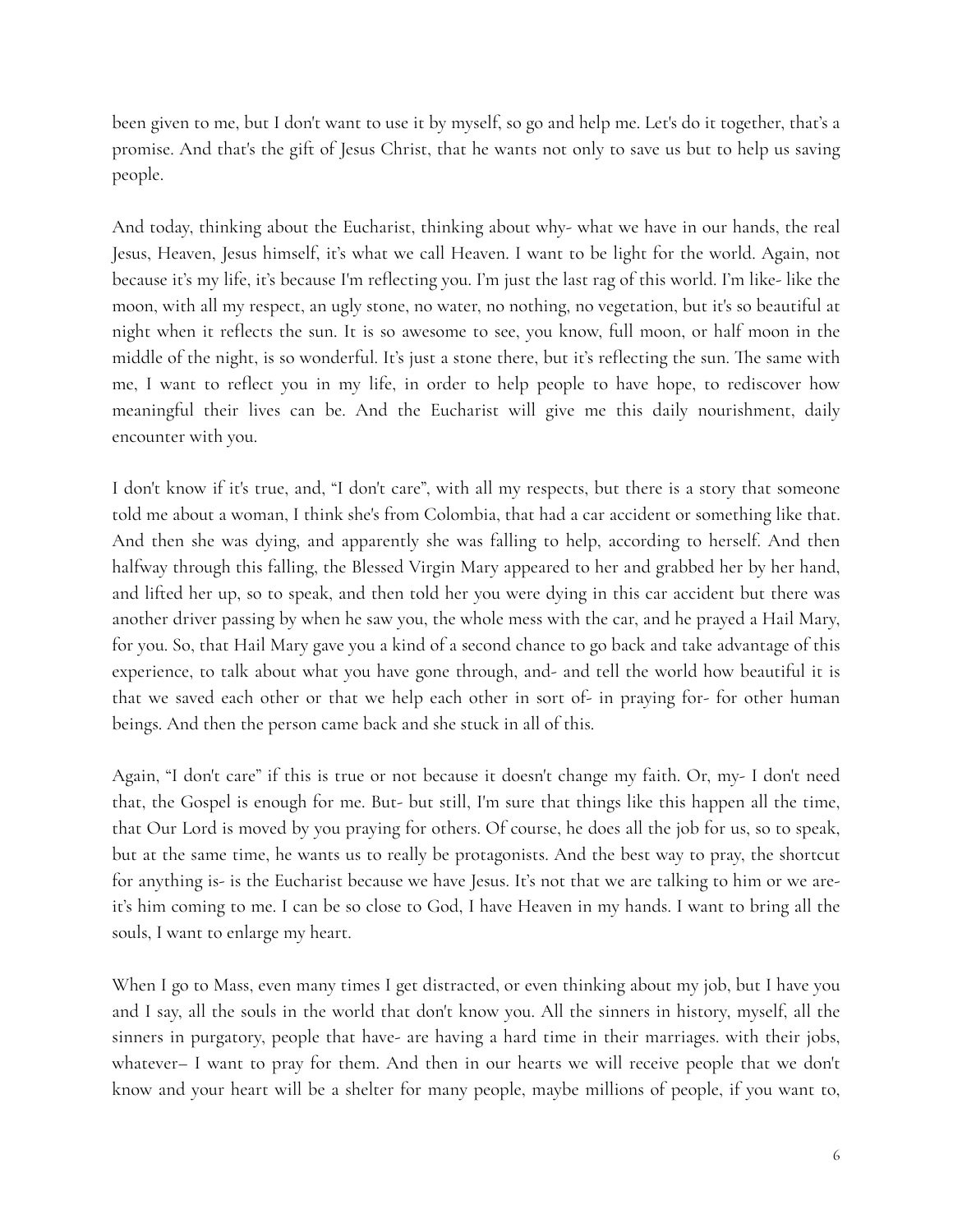Our Lord is not limited by anything. If you ask to have a billion people in your heart, sheltered in there, from the storms of history, from the confusion of our age, whatever, Our Lord will allow those guys to be part of your life and you will be so happy to be Jesus for them or to be with Jesus during the tremendous- a wonderful dream of Redemption.

Some years ago, there was this game… I never played. I tried, but it didn't work in my phone. So- but I want to share something. There was this game, I think the name was Pokemon Go or something like that, and it was about- I thought it was an interesting idea because it was kind of like going through sort of scenarios like Google Maps, so to speak, that you will move through your city or whatever, for real, but on the screen, some like different characters will appear and they will give you points. If we would point at them or- or reach out to them in the- in the screen. And I think it was too dangerous because people were mixing up reality with fiction. And I don't know if, in the end, if it was a good game for people, but I thought it was a great idea in a way.

And I think we can play Pokemon Go in a Christian way, so to speak, when we're walking on the streets, when we're driving. We're surrounded by souls, by- each one of them is a tabernacle, is a house of God. If Our Lord came into this world, if you, my Lord, came into the world, it's not because you wanted to be in tabernacles made out of a gold– they're wonderful, it's how we express our faith. So it's fitting that we put a lot of money and- and cleanness and details in- in building wonderful churches. This is great, it shows our affection to you, it's good. But you didn't come to be in buildings or in boxes, you came to be in hearts. That's your place where you want to be, right. So when you're in the tabernacle, you want to get out of there in order to get inside us which is your destination as the Eucharistic bread, it's what you meant when you created the Eucharist.

So, when I go around in the streets, in my neighbors, or my neighbors, or in my family or just home, every single person I see is a tabernacle created by God. You want to be manifested to that person, to enter into dialogue, into friendship. So, I want to help you in doing that. I want to light up all those tabernacles with my prayer and- and then to help them to rediscover or discard for the first time the beauty of your presence.

Speaking about tabernacles, the first one in history is the Blessed Virgin Mary, the first communion in history was made by our wonderful Mother. So, if today we are celebrating Father's Day, and also Corpus Christi, let's ask Our Lady to be aware that we have God the Father revealing himself to us, for us men to be good fathers, both physical and spiritually speaking, and fore that to happen, to receive Jesus with the same purity, with the same humility, with the same devotion that the Blessed Virgin Mary had in her heart when she received Jesus for the first time.